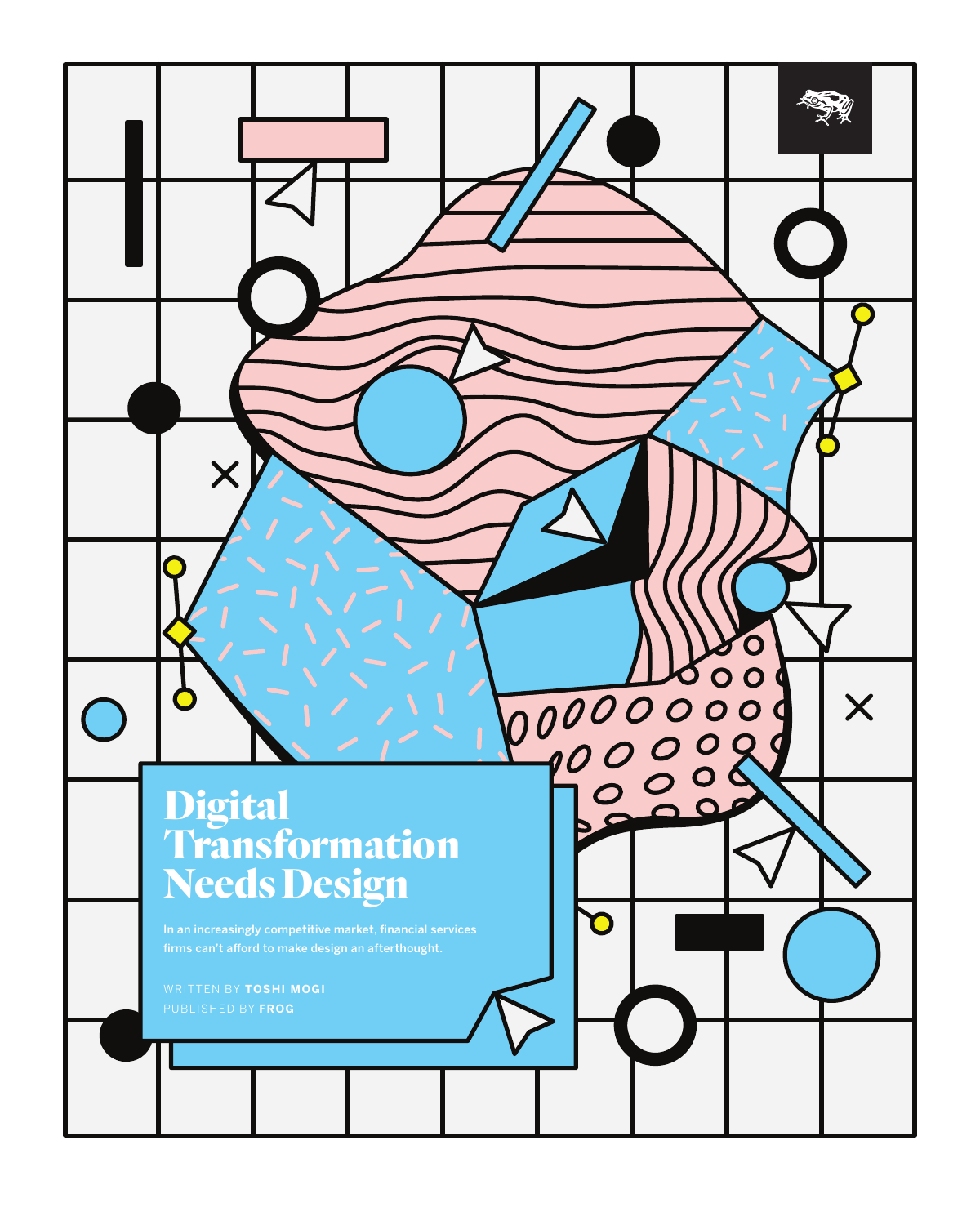### ABSTRACT

Financial services firms are investing billions in digital transformation (DX) initiatives in response to both increasing consumer demand for intelligently-designed user experiences and the entry of digital competitors such as Amazon, Apple, Facebook and Google into the financial services sector–yet these initiatives continually fall short. The COVID-19 pandemic and its attendant social distancing requirements, however, have made the development and implementation of digital tools and services imperative. As firms are forced to embark on digitization initiatives in response, they must understand that a digital transformation without design will only lead to improved efficiency in a soon-to-be outdated service model. Outstanding design is no longer a nice-to-have, but a necessity for survival in the "new normal."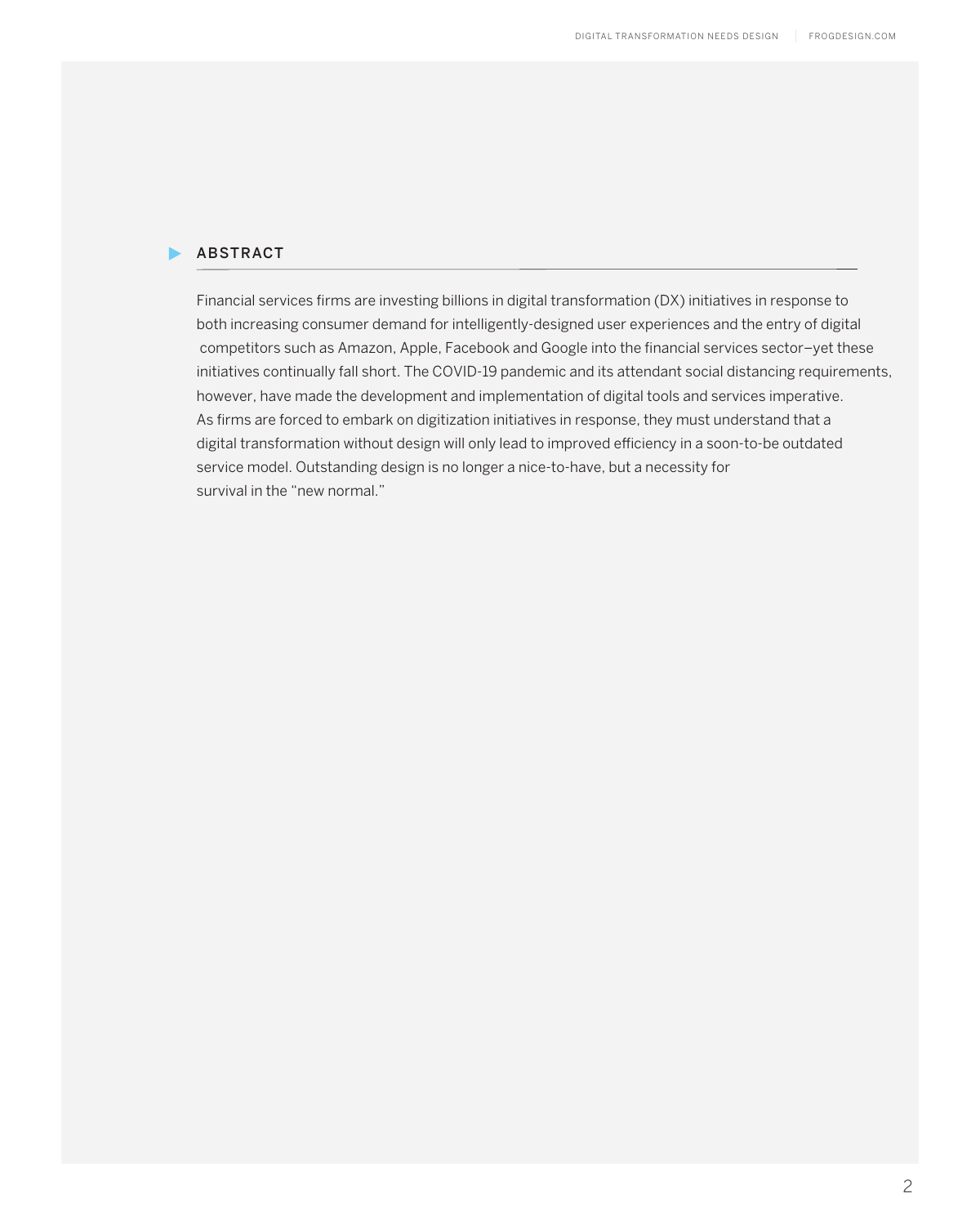| <b>PAGF</b> | 04 | <b>Digital Transformation</b><br>is Falling Short            |
|-------------|----|--------------------------------------------------------------|
| <b>PAGF</b> | 05 | <b>Move from Digitization to</b><br><b>Transformation</b>    |
| <b>PAGF</b> | 08 | <b>3 Strategies to Keep Your</b><br>DX in Service of Your CX |
| <b>PAGE</b> | 10 | <b>Lead with Design, Win</b><br>with Design                  |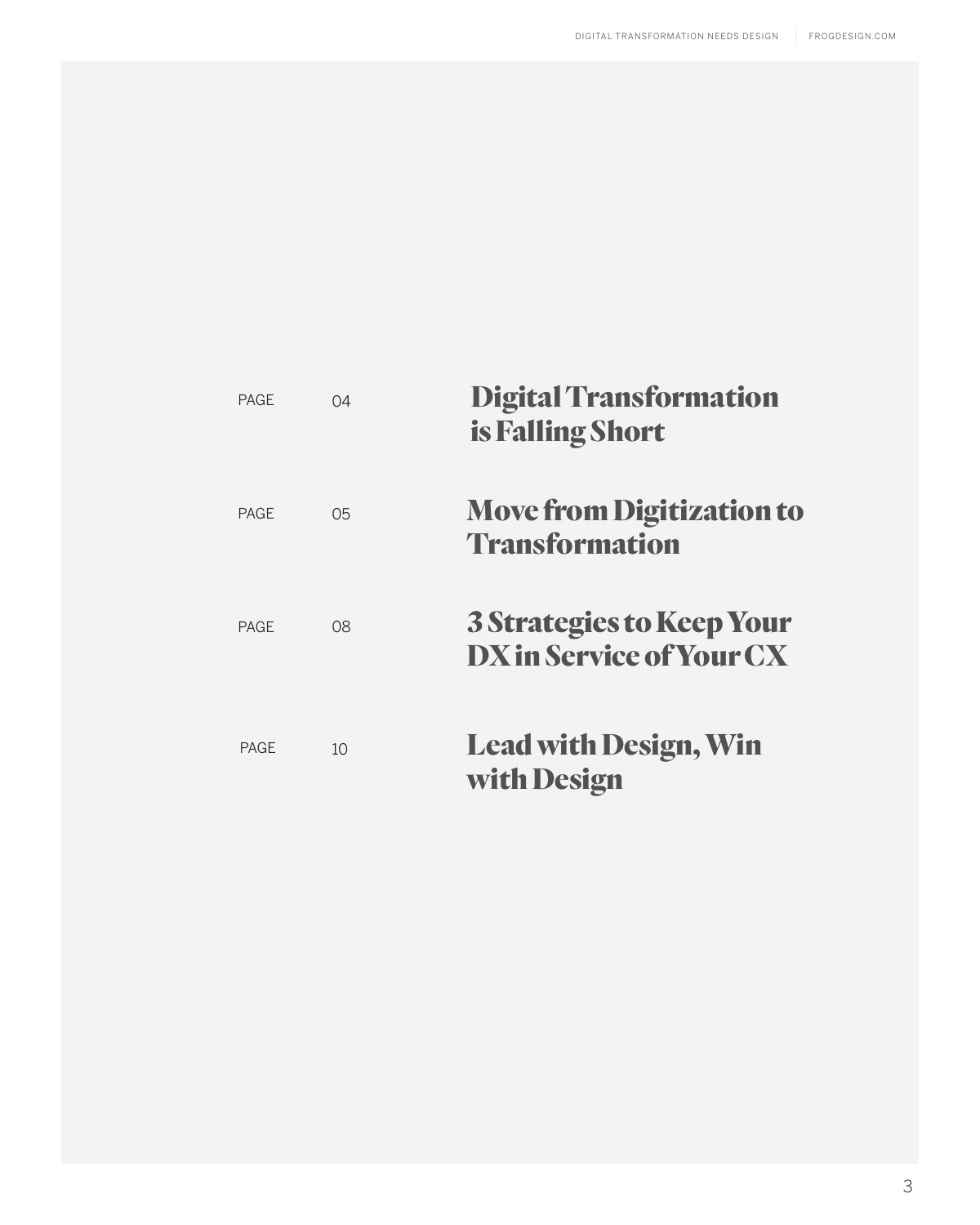# Digital transformation is falling short

### INTRODUCTION

Digital transformation is a top priority for nearly all of the financial services clients we work with, especially now, as companies rush to digitize and adapt to the remote reality imposed by COVID-19. But digitization is not the same as digital transformation, and the hasty development of digital platforms that do not put customer experience at their center will fail to deliver lasting value for customers or firms.

Most often, we find that companies are prioritizing digitization of processes, often at the expense of a prioritizing well-designed, customer-centric experiences. Many of these companies will adopt adaptive development methodologies, like the scaled agile framework (SAFe), that prioritize efficiency, iteration and technology operations. However, more often than not, customer experience is treated as an afterthought. Ideally, a customer experience-focused strategy requires not only a quality design team, but also a strong commitment to cross-functional coordination, adaptive and rapid decision making, tolerance for uncertainty, and acceptance of learning through failure. In reality, what we've seen time and again are frustrated clients feeling bogged down by interdepartmental politics and slow approval processes, vendors placing their own interests above the client's, and siloed product teams that aren't able to see the full spectrum of customer experiences.

The problem is that "digital transformation" has become a catch-all phrase to describe the process of making legacy companies digitally native, but it doesn't always constitute the concept of "transformation" as a whole, which is the crucial element to success. In other words, getting a team of developers and business analysts together to push your digital products to market fast is certaintly valuable, but if those applications aren't connected to your entire organization's digital ecosystem, and aren't serving the client needs in broader, more meaningful ways, then they're falling short of true digital transformation.



of traditional established companies are undergoing some sort of digital transformation

Source: TechPro Research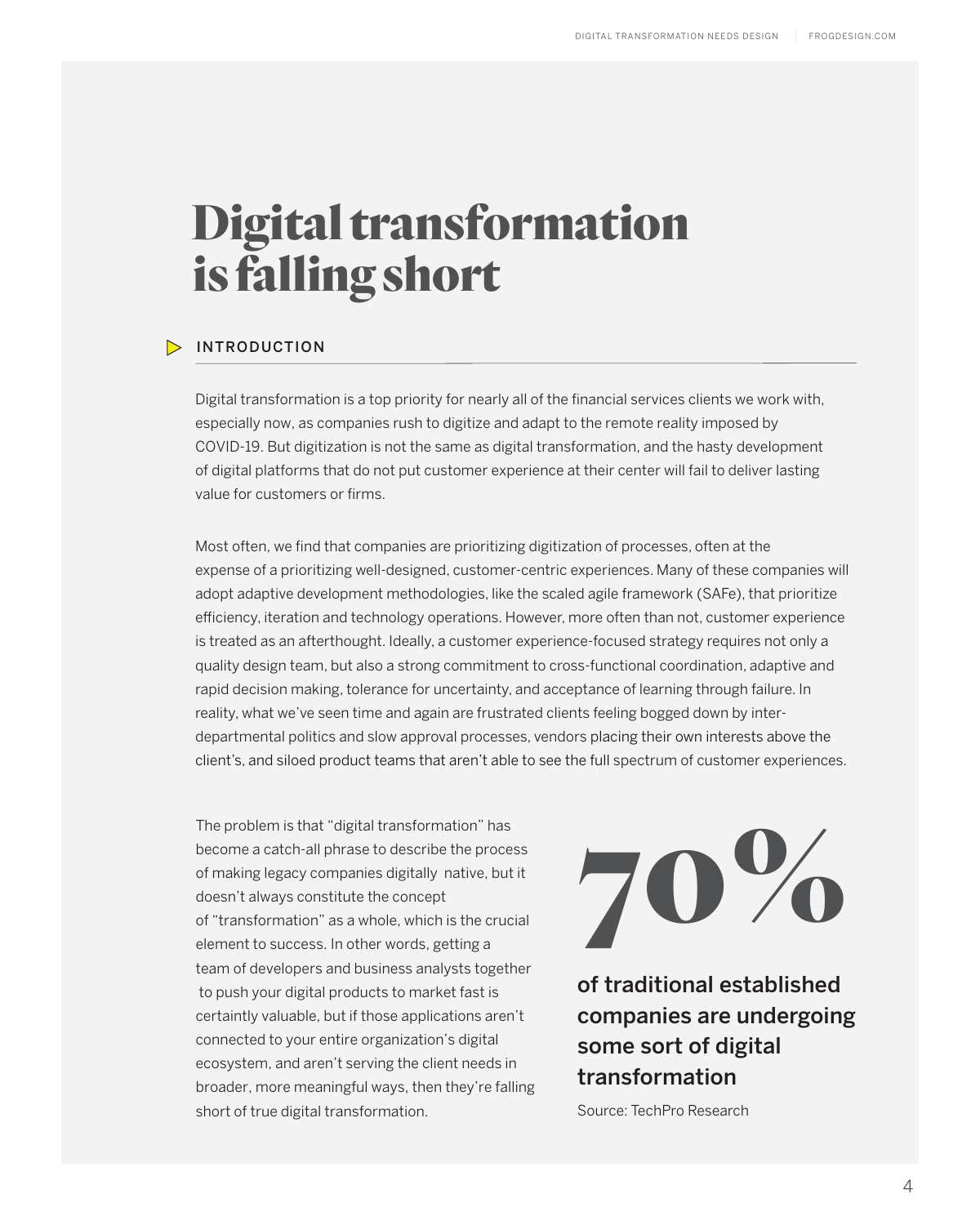# Move from digitization to transformation

# $\triangleright$  HOW CAN A COMPANY MOVE FROM MERE DIGITIZATION TO TRUE DIGITAL TRANSFORMATION?

To improve the success ofmore strategic outcomes, we recommend that digital transformations be implemented *in service* of a holistic customer experience strategy.Often, large enterprises view these as two separate stages—implementing digital transformation (DX) first, then tackling a CX strategy but the two should work together in connected paths. Companies that don't prioritize both are missing out on the opportunity to leverage that digital transformation to spark the extensive CX transformation needed to spur revenue growth, present sustainable paths for innovation and the expansion of products and services and increase customer engagement.

Rocket Mortgage is a great example of a firm that is using a CX-first strategy to successfully stand out from its competition. Rocket Mortgage has developed best-in-class customer experiences by being relatable and accessible to digital-native users. They continue to strategically build products, services, technology platforms and operations around the needs of their customers—not the other way around.

While seemingly simple in theory, there are a multitude of many challenges standing in the way of a successful digital transformation leading to an enhanced customer experience. Efficiency and efficacy remain fundamental issues—Forbes reported that out of the \$1.3 trillion spent on digital transformation in 2018, roughly \$900 billion went to waste. In countless occasions, communications challenges between designers and engineers create unsurmountable barriers to progress. Many of the engineering-minded financial services companies that lead these digital transformations have a difficult time shifting to customer experience as well, which results in a lag leaving them behind many tech firms that have embraced CX and design from their inception. In addition, the general attitude of risk aversion in most financial services enterprises is fundamentally at odds with a winning customer experience approach, because there is a level of risk and experimentation required in doing something new.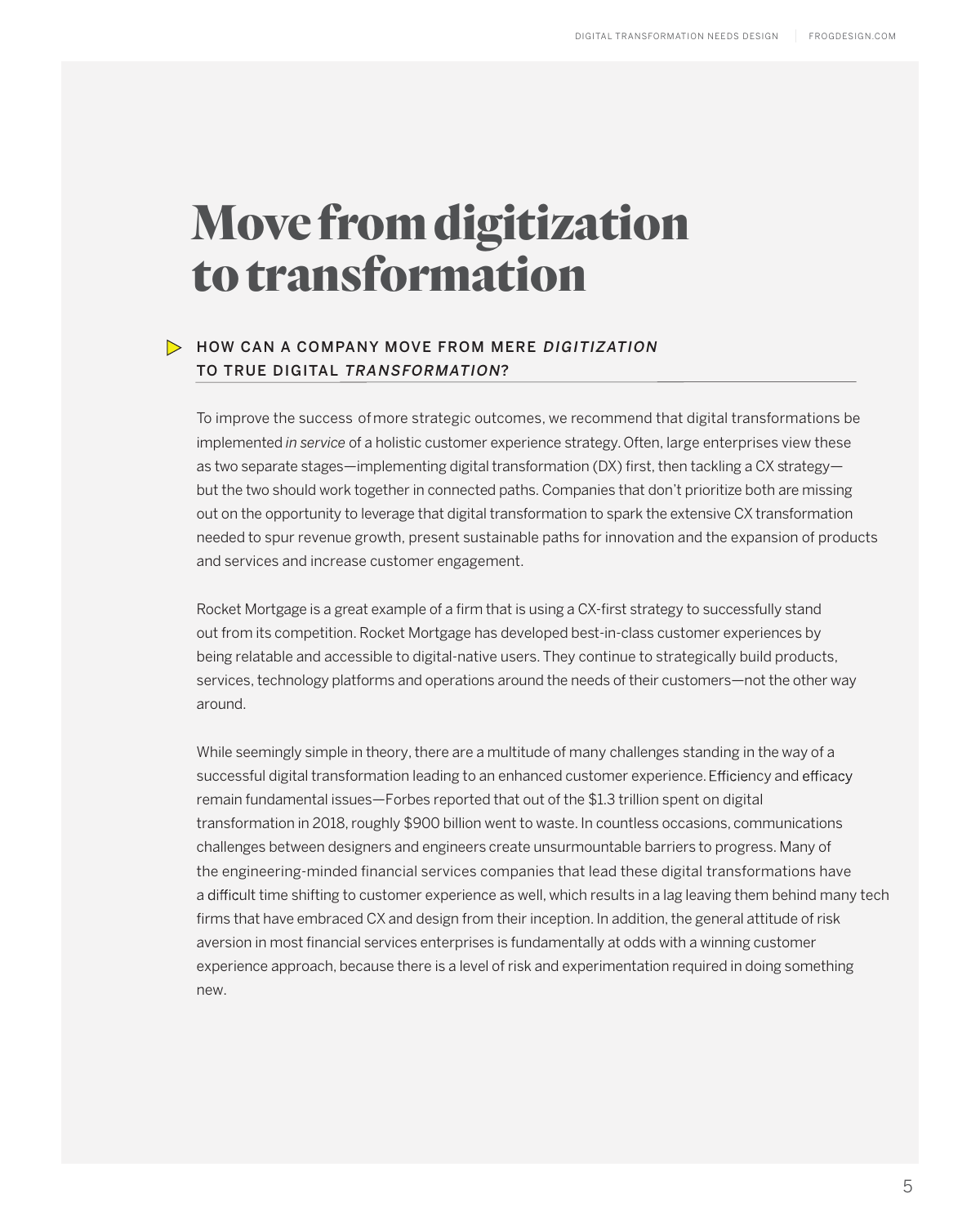

### **ORGANIZATIONAL TRANSFORMATION**

**DIGITAL ENHANCEMENT**

PRODUCT / SERVICE / CX TRANSFORMATION **PRODUCT / SERVICE / CX TRANSFORMATION**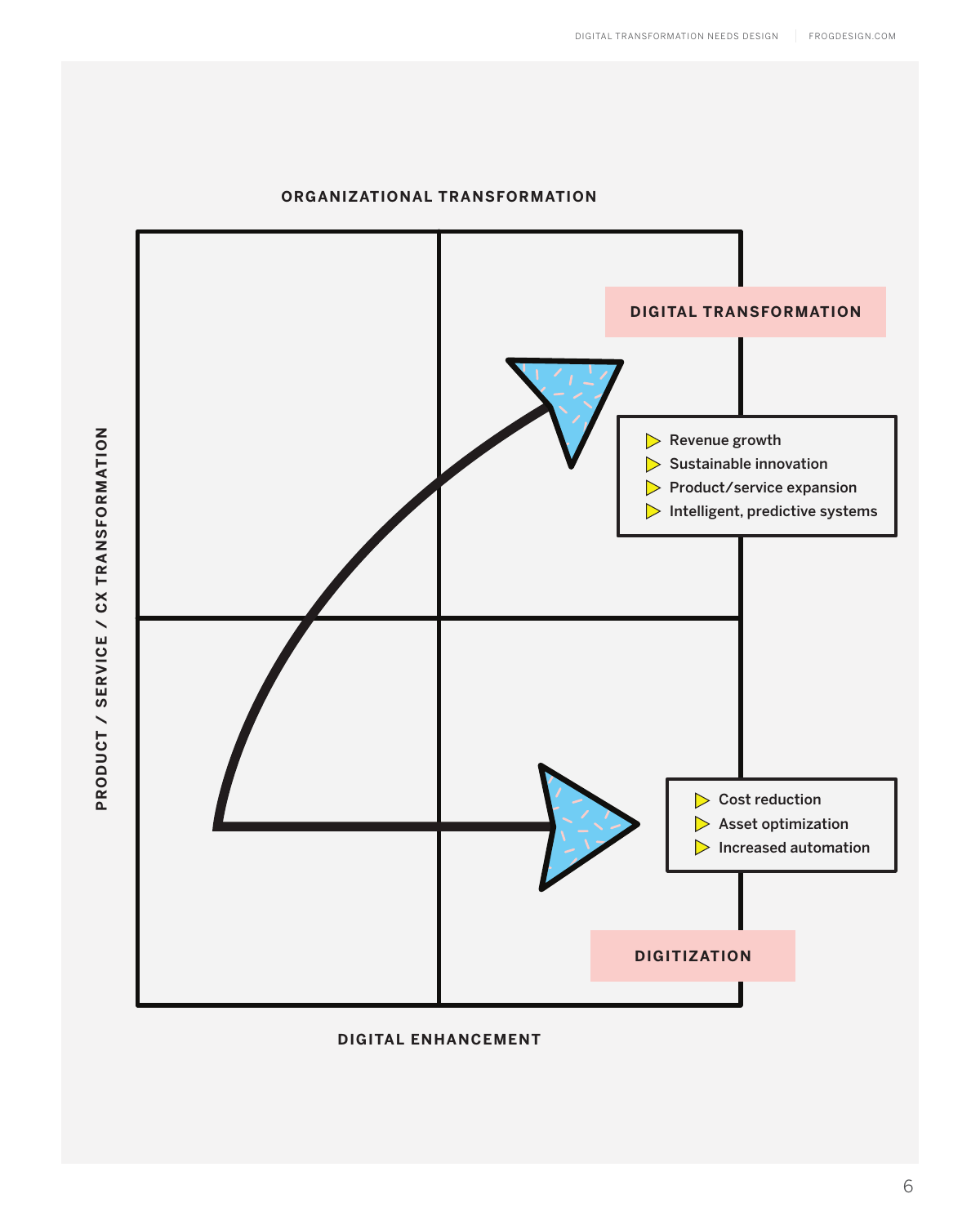Anecdotally at frog, we are seeing nearly all of our clients looking to deliver some type of large scale transformation within their organization. High on their list of reasons includes human-centered design and design thinking to leverage customer experience as a strategic differentiator. We are also seeing clients attempt digital transformation by incorporating disruptive technologies like machine learning, cloud platforms and AI. And many of our clients, particularly those being disrupted by startups and new competitors from outside their industries, are looking to move more quickly and intelligently to adapt their business. The interplay of these three factors— digital transformation, customer centricity, and adaptive agility. Evokes what the classic three-body problem from astrophysics: Two bodies in motion can be tracked and predicted, but add a third and you've got chaos.

How can your financial services organization implement digital transformation and an agile approach while keeping your customers at the center of everything you do? The answer, of course, is not going to be found right off the shelf. There is no one-size-fits-all solution for implementing a customercentric digital transformation, but working with an experienced and trusted partner like frog can arm you with the necessary tools to design the right thing, and build the thing right.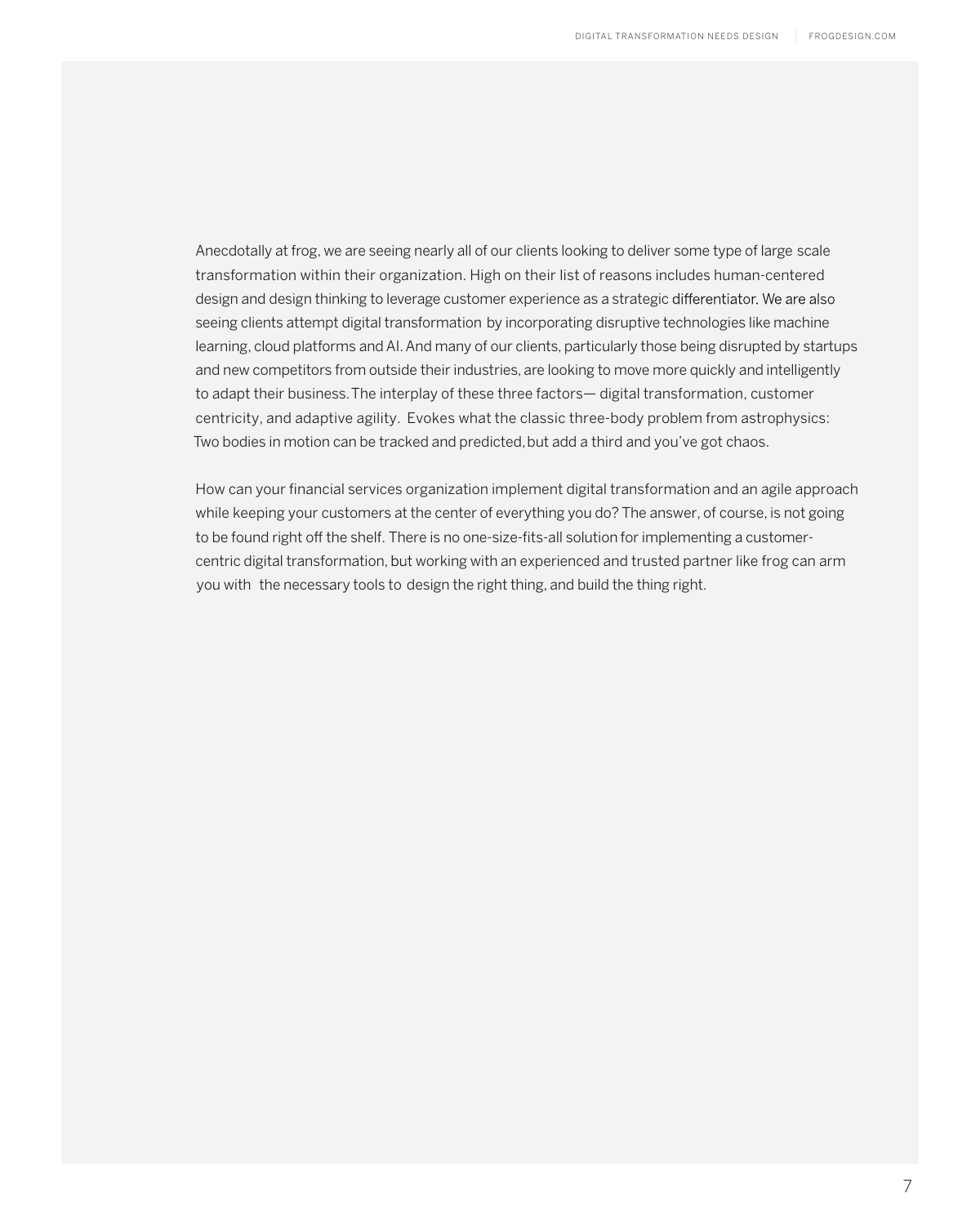# Strategies to keep your DX in service of your CX

## IN ORDER TO COME OUT AHEAD, FINANCIAL SERVICES FIRMS CAN USE DESIGN TO IMPLEMENT DX IN THE SERVICE OF CX.

Here are three principles to keep in mind when developing a CX strategy:

#### **Prioritize customer over product**

It is imperative for organizations to have a CX strategy articulated and in place ahead of any digital transformation. This requires a fundamental shift from focusing on designing products and channels to creating meaningful user experiences and customer journeys. This means putting the customer at the forefront of everything you do. Experience-centered organizations keep the customer journey at the heart of decision-making, which enables them to foster empathy with customers and helps build great digital and cross-touchpoint customer experiences.

In 2016, Schulmberger embarked on a software (r)evolution into the cloud. In doing so, they wanted to ensure that all of the new software experiences were designed and built for the people that were going to be using them. We worked with them to establish a CX strategy, and then delivered a DLS that would guide all subsequent product transformation.

#### **Adopt a Design Ops approach tailored to your company**

When going through your digital transformation, it's important to rethink your agile methodology to capture transformational moments to find new value. Utilizing industry standards like Technology DevOps and the Scaled Agile Framework (SAFe) can optimize predictability and time to market, but often at the expense of the CX strategy. Our customized CX extensions to the standard agile methodology, as well as a disciplined approach to design operations (DesignOps), allows crossfunctional teams to maintain constant contact with design tools, user insights and customer feedback so that they are prioritizing the delivery of value, not just product features. We've worked with clients at all different levels of design maturity to scale and customize DesignOps solutions for their bespoke needs,based on factors like high or low customer engagement.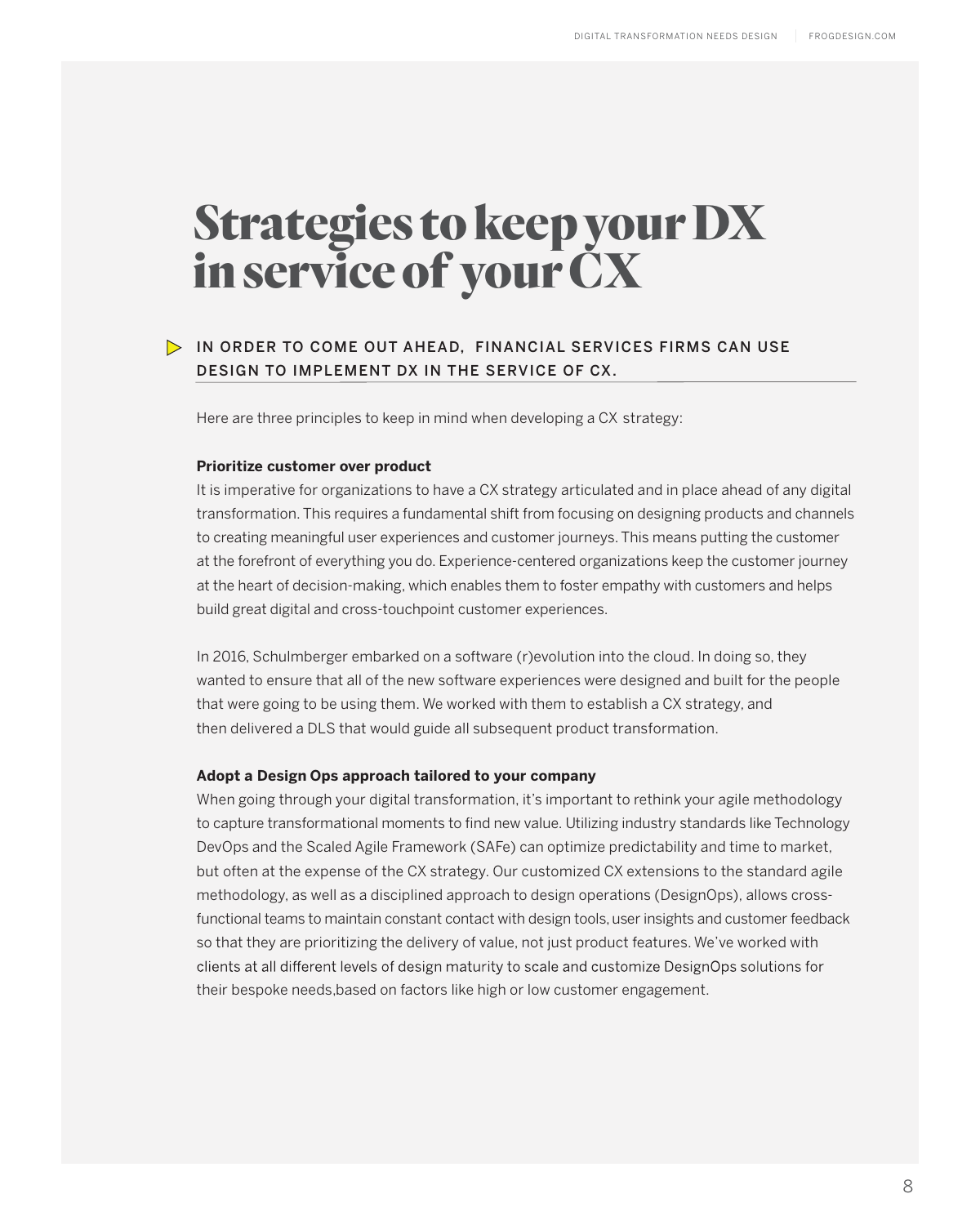#### **Don't let your DX process overrule your CX**

When embarking on DX, the tactical solution is usually to hire creatives to implement the new customer-centric vision. But the strategic approach is to ensure that design (CX) and development (DX) are managed as one system, with equal voices, working towards a common vision. Aligning diverse skill sets, enabling tools and platforms, empowering designers, and supporting designer-specific people management components frees up your designers to focus on world class design instead of operations.

 When intuit decided to revamp their suite of digital applications, including the popular accounting software Quickbooks, we knew a design language system would help them align on a vision and ensure that a customer-centric approach carried through every step of the development process. We created Harmony—a DLS and online toolkit that could be leveraged by teams across Intuit to enable processes and structures that helped them continually evangelize the design system across their organization. As a result, Intuit saw a 30 percent jump in revenue, and they were able to deliver products to market twice as fast.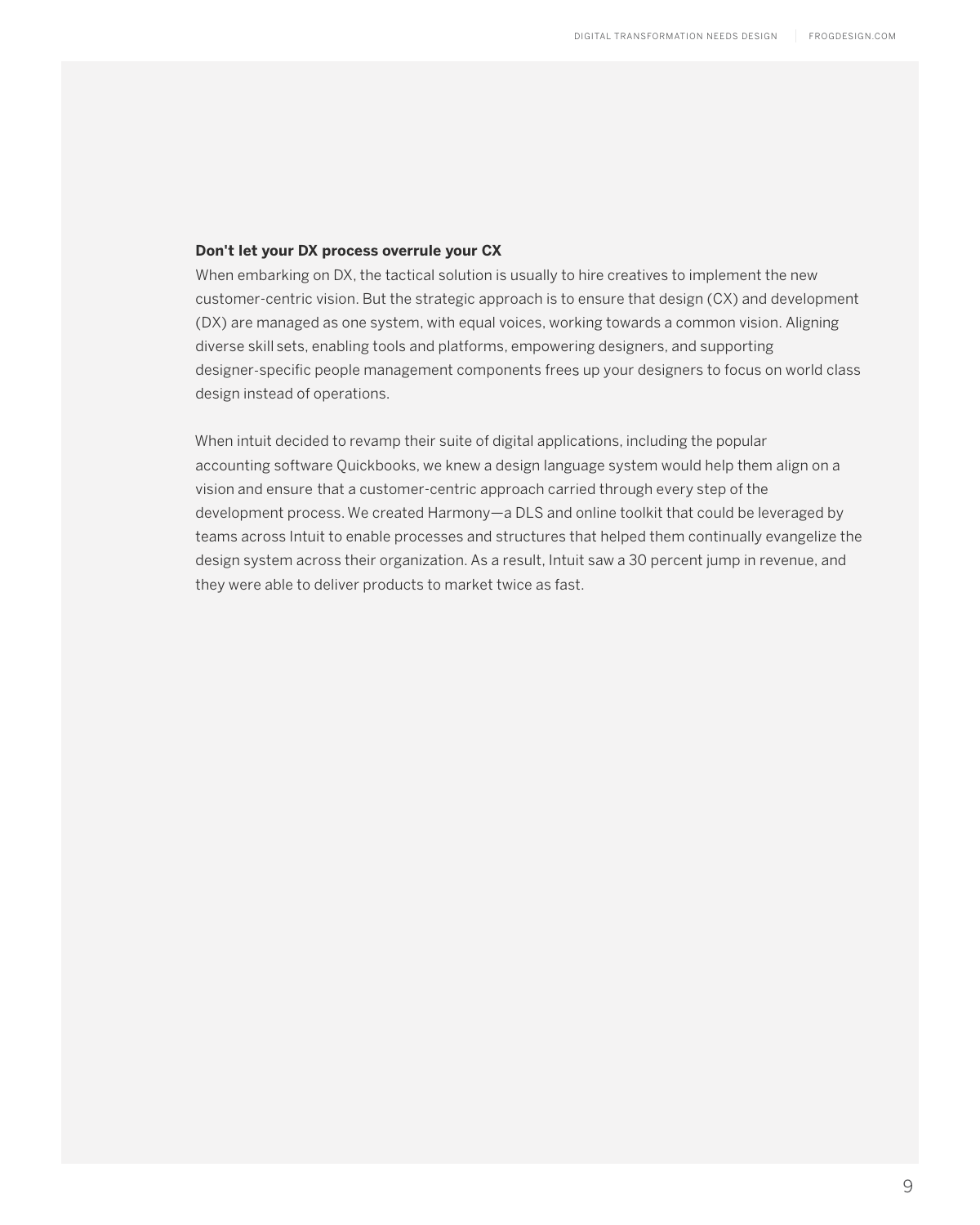# Leadwith design, winwith design

### **CONCLUSION**

In an increasingly competitive market under additional pressure to adapt to the constraints of a global pandemic, financial services firms can't afford to make design an afterthought. Furthermore, as customer expectations continue to evolve and new competitors arise in the financial services space, incumbents must start to implement design by leveraging digital transformation and DesignOps to enhance their customer' experience. Working with a human-centered strategic partner like frog can help your organization articulate and define your financial services CX strategy to make sure that you're providing real value to your customers, not just for today, but well into the next normal.

#### **References**

https://www.zdnet.com/article/survey-despite-steady-growth-in-digitaltransformation-initiatives-companies-face-budget-and-buy-in/

https://www.forbes.com/sites/forbestechcouncil/2019/08/29/digitaltransformation-is-further-along-than-you-think/#63c598a358d5